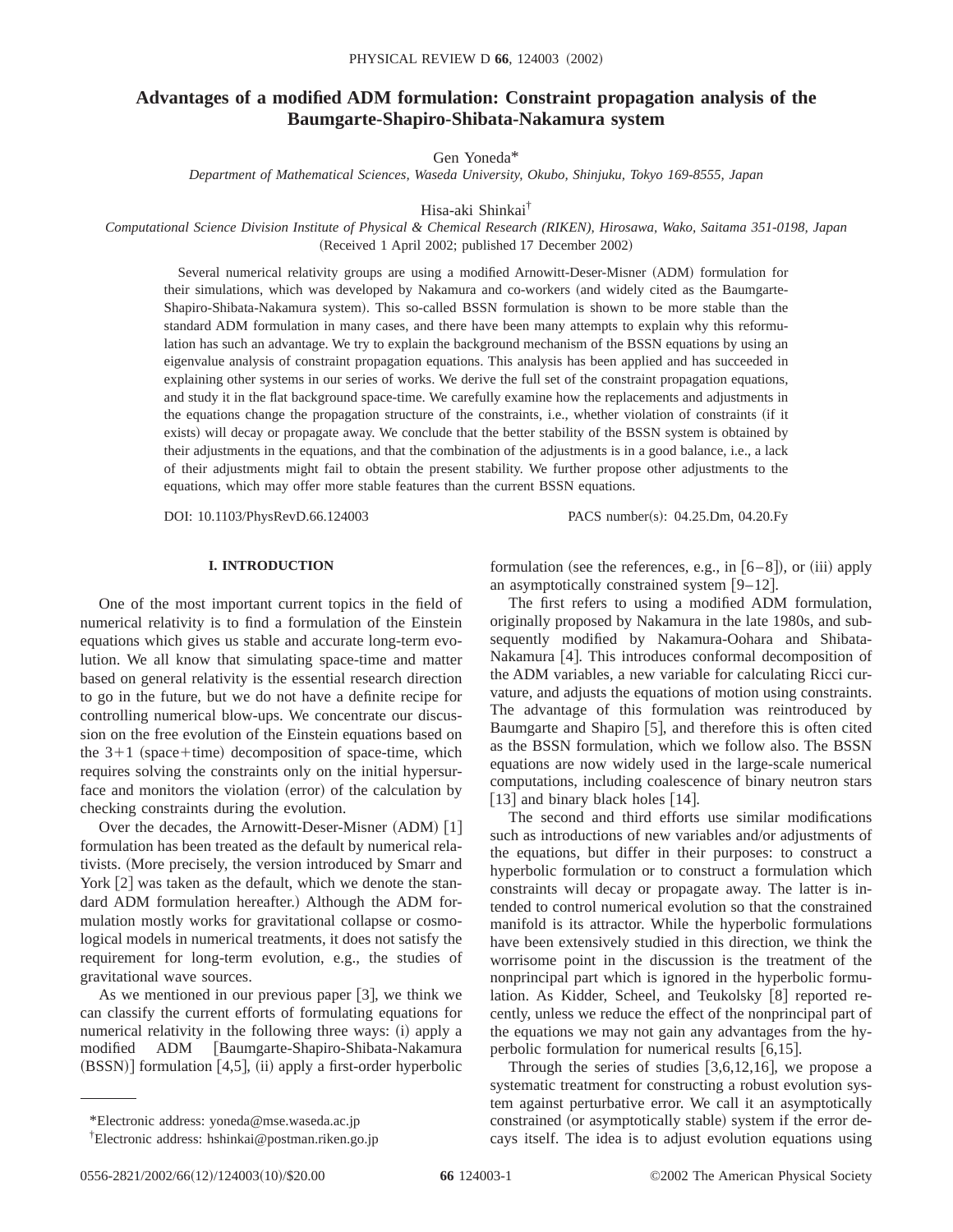constraints (we call this an adjusted system) and to decide the coefficients (multipliers) by analyzing constraint propagation equations. We propose to apply an eigenvalue analysis of the propagation equations of the constraints, especially in its Fourier components, so as to include the nonprincipal part in the analysis. The characters of eigenvalues will be changed according to the adjustments to the original evolution equations. We conjectured that the constraint violation that occurred during the evolution will decay (if negative real eigenvalues) or propagate away (if pure imaginary eigenvalues).

This conjecture was confirmed to explain the following numerical behaviors: wave propagation in the Maxwell equations  $[12]$ , in the Ashtekar version of the Einstein equations  $[12]$ , and in the ADM formulation (flat space-time background)  $[16]$ . The advantage of this construction scheme is that it can be applied to a formulation which is not a firstorder hyperbolic form, such as to the ADM formulation  $[3,16]$ . We think, therefore, that our proposal is an alternative way to control or predict the violation of constraints. (We believe that the idea of the constraint propagation analysis first appeared in Frittelli  $[17]$ , where she derived a hyperbolicity classification for the standard ADM formulation.)

The purpose of this paper is to apply this constraint propagation analysis to the BSSN formulation, and understand how each improvement contributes to more stable numerical evolution. Together with numerical comparisons with the standard ADM case  $[18,19]$ , this topic has been studied by many groups with different approaches. Using numerical test evolutions, Alcubierre *et al.* [20] found that the essential improvement is in the process of replacing terms by constraints, and that the eigenvalues of the BSSN *evolution equations* have fewer "zero eigenvalues" than those of ADM, and they conjectured that the instability can be caused by ''zero eigenvalues" that violate the "gauge mode." Miller [21] applied von Neumann's stability analysis to the plane-wave propagation, and reported that BSSN has a wider range of parameters that give us stable evolution. These studies provide some support regarding the advantage of BSSN, while it also showed an example of an ill-posed solution in BSSN (as well as in ADM)  $[22]$ . (Inspired by BSSN's conformal decomposition, several related hyperbolic formulations have also been proposed  $[23-25]$ .)

We think our analysis will offer a new vantage point on the topic, and contribute an alternative understanding of its background. Consequently, we propose a more effective improvement of the BSSN system that has not yet been tried in numerical simulations.

The construction of this paper is as follows. We review the BSSN system in Sec. II, and also we discuss where the adjustments are applied. In Sec. III, we apply our constraint propagation analysis to show how each improvement works in the BSSN equations, and in Sec. IV we extend our study to seek a better formulation which might be obtained by small steps. We only consider the vacuum space-time throughout the paper, but the inclusion of matter is straightforward.

# **II. BSSN EQUATIONS AND THEIR CONSTRAINT PROPAGATION EQUATIONS**

#### **A. BSSN equations**

We start by presenting the standard ADM formulation, which expresses the space-time with a pair of 3-metric  $\gamma_{ii}$ and extrinsic curvature  $K_{ij}$ . The evolution equations become

$$
\partial_t^A \gamma_{ij} = -2 \alpha K_{ij} + D_i \beta_j + D_j \beta_i, \qquad (2.1)
$$

$$
\partial_t^A K_{ij} = \alpha R_{ij}^{\text{ADM}} + \alpha K K_{ij} - 2 \alpha K_{ik} K^k_j - D_i D_j \alpha
$$
  
+ 
$$
(D_i \beta^k) K_{kj} + (D_j \beta^k) K_{ki} + \beta^k D_k K_{ij}, \qquad (2.2)
$$

where  $\alpha, \beta_i$  are the lapse and shift function and  $D_i$  is the covariant derivative on 3-space. The symbol  $\partial_t^A$  means the time derivative defined by these equations, and we distinguish them from those of the BSSN equations  $\partial_t^B$ , which will be defined in Eqs.  $(2.15)$ – $(2.19)$ . The associated constraints are the Hamiltonian constraint  $H$  and the momentum constraints M*<sup>i</sup>* :

$$
\mathcal{H}^{\text{ADM}} = R^{\text{ADM}} + K^2 - K_{ij} K^{ij},\tag{2.3}
$$

$$
\mathcal{M}_i^{\text{ADM}} = D_j K^j_i - D_i K. \tag{2.4}
$$

The widely used notation  $[4,5]$  is to introduce the variables  $(\varphi, \widetilde{\gamma}_{ij}, K, \widetilde{A}_{ij}, \widetilde{\Gamma}^i)$  instead of  $(\gamma_{ij}, K_{ij})$ , where

$$
\varphi = (1/12) \log(\det \gamma_{ij}), \qquad (2.5)
$$

$$
\tilde{\gamma}_{ij} = e^{-4\varphi} \gamma_{ij}, \qquad (2.6)
$$

$$
K = \gamma^{ij} K_{ij}, \qquad (2.7)
$$

$$
\tilde{A}_{ij} = e^{-4\varphi} [K_{ij} - (1/3) \gamma_{ij} K], \qquad (2.8)
$$

$$
\tilde{\Gamma}^i = \tilde{\Gamma}^i_{jk} \tilde{\gamma}^{jk}.
$$
 (2.9)

The new variable  $\tilde{\Gamma}^i$  was introduced in order to calculate Ricci curvature more accurately.  $\tilde{\Gamma}^i$  also contributes to making the system reproduce wave equations in its linear limit. In the BSSN formulation, Ricci curvature is not calculated as

$$
R_{ij}^{\text{ADM}} = \partial_k \Gamma_{ij}^k - \partial_i \Gamma_{kj}^k + \Gamma_{ij}^l \Gamma_{lk}^k - \Gamma_{kj}^l \Gamma_{li}^k, \qquad (2.10)
$$

but

$$
R_{ij}^{\text{BSSN}} = R_{ij}^{\varphi} + \tilde{R}_{ij},\tag{2.11}
$$

$$
R_{ij}^{\varphi} = -2\tilde{D}_i \tilde{D}_j \varphi - 2\tilde{\gamma}_{ij} \tilde{D}^k \tilde{D}_k \varphi + 4(\tilde{D}_i \varphi)(\tilde{D}_j \varphi) -4\tilde{\gamma}_{ij} (\tilde{D}^k \varphi)(\tilde{D}_k \varphi),
$$
\n(2.12)

$$
\widetilde{R}_{ij} = -(1/2) \widetilde{\gamma}^{lk} \partial_l \partial_k \widetilde{\gamma}_{ij} + \widetilde{\gamma}_{k(i} \partial_j) \widetilde{\Gamma}^k + \widetilde{\Gamma}^k \widetilde{\Gamma}_{(ij)k} \n+ 2 \widetilde{\gamma}^{lm} \widetilde{\Gamma}_{l(i}^k \widetilde{\Gamma}_{j)km} + \widetilde{\gamma}^{lm} \widetilde{\Gamma}_{im}^k \widetilde{\Gamma}_{klj},
$$
\n(2.13)

where  $\tilde{D}_i$  is a covariant derivative associated with  $\tilde{\gamma}_{ij}$ . These are weakly equivalent, but  $R_{ij}^{\text{BSSN}}$  does have a wave operator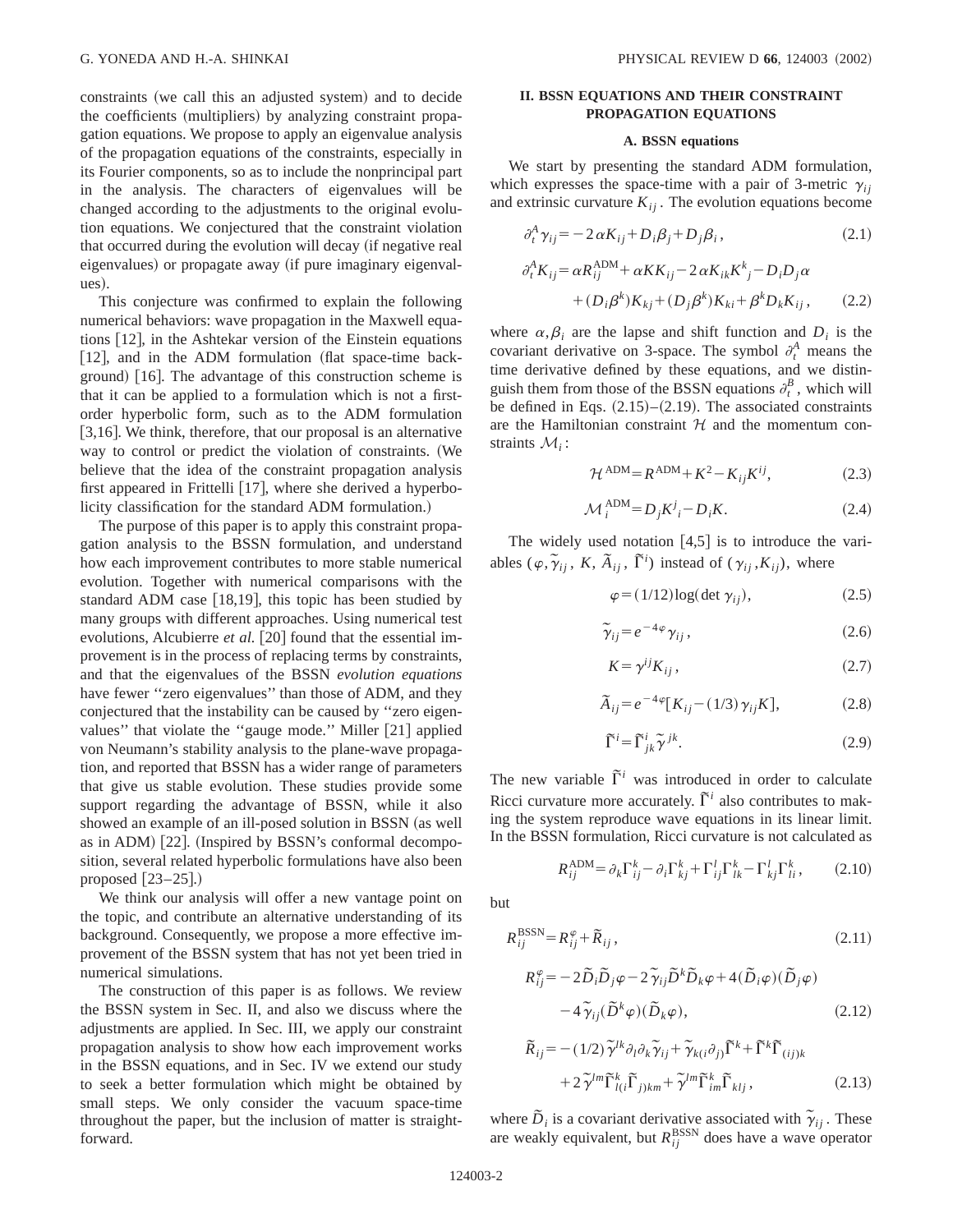apparently in the flat background limit, so that we can expect more natural wave propagation behavior.

Additionally, BSSN requires us to impose the conformal factor as

$$
\widetilde{\gamma}(\mathrel{\mathop:}=\det\widetilde{\gamma}_{ij})=1\tag{2.14}
$$

during the evolution. This is a kind of definition, but can also be thought of as a constraint. We will return to this point shortly.

BSSN's improvements are not only the introductions of new variables, but also the replacement of terms in the evolution equations using the constraints. The purpose of this paper is to understand and to identify which improvement works for the stability. Before doing that, we first show the standard set of the BSSN evolution equations:

$$
\partial_t^B \varphi = -(1/6) \alpha K + (1/6) \beta^i (\partial_i \varphi) + (\partial_i \beta^i), \qquad (2.15)
$$

$$
\partial_t^B \widetilde{\gamma}_{ij} = -2 \alpha \widetilde{A}_{ij} + \widetilde{\gamma}_{ik} (\partial_j \beta^k) + \widetilde{\gamma}_{jk} (\partial_i \beta^k)
$$

$$
- (2/3) \widetilde{\gamma}_{ij} (\partial_k \beta^k) + \beta^k (\partial_k \widetilde{\gamma}_{ij}), \qquad (2.16)
$$

$$
\partial_t^B K = -D^i D_i \alpha + \alpha \widetilde{A}_{ij} \widetilde{A}^{ij} + (1/3) \alpha K^2 + \beta^i (\partial_i K), \tag{2.17}
$$

$$
\partial_t^B \tilde{A}_{ij} = -e^{-4\varphi} (D_i D_j \alpha)^{\text{TF}} + e^{-4\varphi} \alpha (R_{ij}^{\text{BSSN}})^{\text{TF}} + \alpha K \tilde{A}_{ij}
$$

$$
-2\alpha \tilde{A}_{ik} \tilde{A}_{j}^{k} + (\partial_i \beta^k) \tilde{A}_{kj} + (\partial_j \beta^k) \tilde{A}_{ki}
$$

$$
-(2/3)(\partial_k \beta^k) \tilde{A}_{ij} + \beta^k (\partial_k \tilde{A}_{ij}), \qquad (2.18)
$$

$$
\partial_t^B \tilde{\Gamma}^i = -2(\partial_j \alpha) \tilde{A}^{ij}
$$
  
+2\alpha [\tilde{\Gamma}^i\_{jk} \tilde{A}^{kj} - (2/3) \tilde{\gamma}^{ij} (\partial\_j K) + 6 \tilde{A}^{ij} (\partial\_j \varphi)]  
-\partial\_j [\beta^k (\partial\_k \tilde{\gamma}^{ij}) - \tilde{\gamma}^{kj} (\partial\_k \beta^i) - \tilde{\gamma}^{ki} (\partial\_k \beta^j)  
+(2/3) \tilde{\gamma}^{ij} (\partial\_k \beta^k)]. \qquad (2.19)

We next summarize the constraints in this system. The normal Hamiltonian and momentum constraints (the "kinematic" constraints) are naturally written as

$$
\mathcal{H}^{\text{BSSN}} = R^{\text{BSSN}} + K^2 - K_{ij} K^{ij},\tag{2.20}
$$

$$
\mathcal{M}_i^{\text{BSSN}} = \mathcal{M}_i^{\text{ADM}},\tag{2.21}
$$

where we use the Ricci scalar defined by Eq.  $(2.11)$ . Additionally, we regard the following three as the constraints (the "algebraic" constraints):

$$
\mathcal{G}^i = \tilde{\Gamma}^i - \tilde{\gamma}^{jk} \tilde{\Gamma}^i_{jk},\qquad(2.22)
$$

$$
\mathcal{A} = \tilde{A}_{ij} \tilde{\gamma}^{ij},\tag{2.23}
$$

$$
S = \tilde{\gamma} - 1,\tag{2.24}
$$

where the first two are from the algebraic definition of the variables  $(2.8)$  and  $(2.9)$ , and Eq.  $(2.24)$  is from the requirement of Eq. (2.14). Hereafter, we write  $\mathcal{H}^{\text{BSSN}}$  and  $\mathcal{M}^{\text{BSSN}}$ simply as  $H$  and  $M$ , respectively.

Taking careful account of these constraints, Eqs.  $(2.20)$ and  $(2.21)$  can be expressed directly as

$$
\mathcal{H} = e^{-4\varphi} \tilde{R} - 8e^{-4\varphi} \tilde{D}^j \tilde{D}_j \varphi - 8e^{-4\varphi} (\tilde{D}^j \varphi) (\tilde{D}_j \varphi)
$$

$$
+ (2/3)K^2 - \tilde{A}_{ij} \tilde{A}^{ij} - (2/3)\mathcal{A}K, \qquad (2.25)
$$

$$
\mathcal{M}_i = 6\tilde{A}^j{}_i(\tilde{D}_j\varphi) - 2\mathcal{A}(\tilde{D}_i\varphi) - (2/3)(\tilde{D}_iK) + \tilde{\gamma}^{kj}(\tilde{D}_j\tilde{A}_{ki}).
$$
\n(2.26)

In summary, the fundamental dynamical variables in BSSN are  $(\varphi, \widetilde{\gamma}_{ij}, K, \widetilde{A}_{ij}, \widetilde{\Gamma}^i)$ , a total of 17. The gauge quantities are  $(\alpha, \beta^i)$ , which is four, and the constraints are  $(\mathcal{H}, \mathcal{M}_i, \mathcal{G}^i, \mathcal{A}, \mathcal{S})$ , i.e., nine components. As a result, four (2) by 2) components are left which correspond to two gravitational polarization modes.

#### **B. Adjustments in evolution equations**

Next, we show the BSSN evolution equations  $(2.15)$ –  $(2.19)$  again, identifying where the terms are replaced using the constraints  $(2.20)$ – $(2.24)$ .

By a straightforward calculation, we get

$$
\partial_t^B \varphi = \partial_t^A \varphi + (1/6) \alpha \mathcal{A} - (1/12) \widetilde{\gamma}^{-1} (\partial_j \mathcal{S}) \beta^j,
$$
\n(2.27)

$$
\partial_t^B \widetilde{\gamma}_{ij} = \partial_t^A \widetilde{\gamma}_{ij} - (2/3) \alpha \widetilde{\gamma}_{ij} A + (1/3) \widetilde{\gamma}^{-1} (\partial_k S) \beta^k \widetilde{\gamma}_{ij}, \qquad (2.28)
$$

$$
\partial_t^B K = \partial_t^A K - (5/3) \alpha K \mathcal{A} - \alpha \mathcal{H} + \alpha e^{-4\varphi} (\tilde{D}_j \mathcal{G}^j),
$$
  
\n
$$
\partial_t^B \tilde{A}_{ij} = \partial_t^A \tilde{A}_{ij} + [(1/3) \alpha \tilde{\gamma}_{ij} K - (2/3) \alpha \tilde{A}_{ij}] \mathcal{A}
$$
\n(2.29)

+
$$
[ (1/2) \alpha e^{-4\varphi} (\partial_k \tilde{\gamma}_{ij}) - (1/6) \alpha e^{-4\varphi} \tilde{\gamma}_{ij} \tilde{\gamma}^{-1} (\partial_k S) ] \mathcal{G}^k + \alpha e^{-4\varphi} \tilde{\gamma}_{ki} (\partial_{ij} \mathcal{G}^k) - (1/3) \alpha e^{-4\varphi} \tilde{\gamma}_{ij} (\partial_k \mathcal{G}^k),
$$
\n
$$
(\partial_i^B \tilde{\Gamma}^i = \partial_i^A \tilde{\Gamma}^i + [- (2/3) (\partial_j \alpha) \tilde{\gamma}^{ji} - (2/3) \alpha (\partial_j \tilde{\gamma}^{ji}) - (1/3) \alpha \tilde{\gamma}^{ji} \tilde{\gamma}^{-1} (\partial_j S) + 4 \alpha \tilde{\gamma}^{ij} (\partial_j \varphi) ] \mathcal{A} - (2/3) \alpha \tilde{\gamma}^{ji} (\partial_j \mathcal{A}) + 2 \alpha \tilde{\gamma}^{ij} \mathcal{M}_j
$$
\n
$$
- (1/2) (\partial_k \beta^i) \tilde{\gamma}^{kj} \tilde{\gamma}^{-1} (\partial_j S) + (1/6) (\partial_j \beta^k) \tilde{\gamma}^{ij} \tilde{\gamma}^{-1} (\partial_k S) + (1/3) (\partial_k \beta^k) \tilde{\gamma}^{ij} \tilde{\gamma}^{-1} (\partial_j S) + (5/6) \beta^k \tilde{\gamma}^{-2} \tilde{\gamma}^{ij} (\partial_k S) (\partial_j S)
$$
\n
$$
+ (1/2) \beta^k \tilde{\gamma}^{-1} (\partial_k \tilde{\gamma}^{ij}) (\partial_j S) + (1/3) \beta^k \tilde{\gamma}^{-1} (\partial_j \tilde{\gamma}^{ji}) (\partial_k S),
$$
\n(2.31)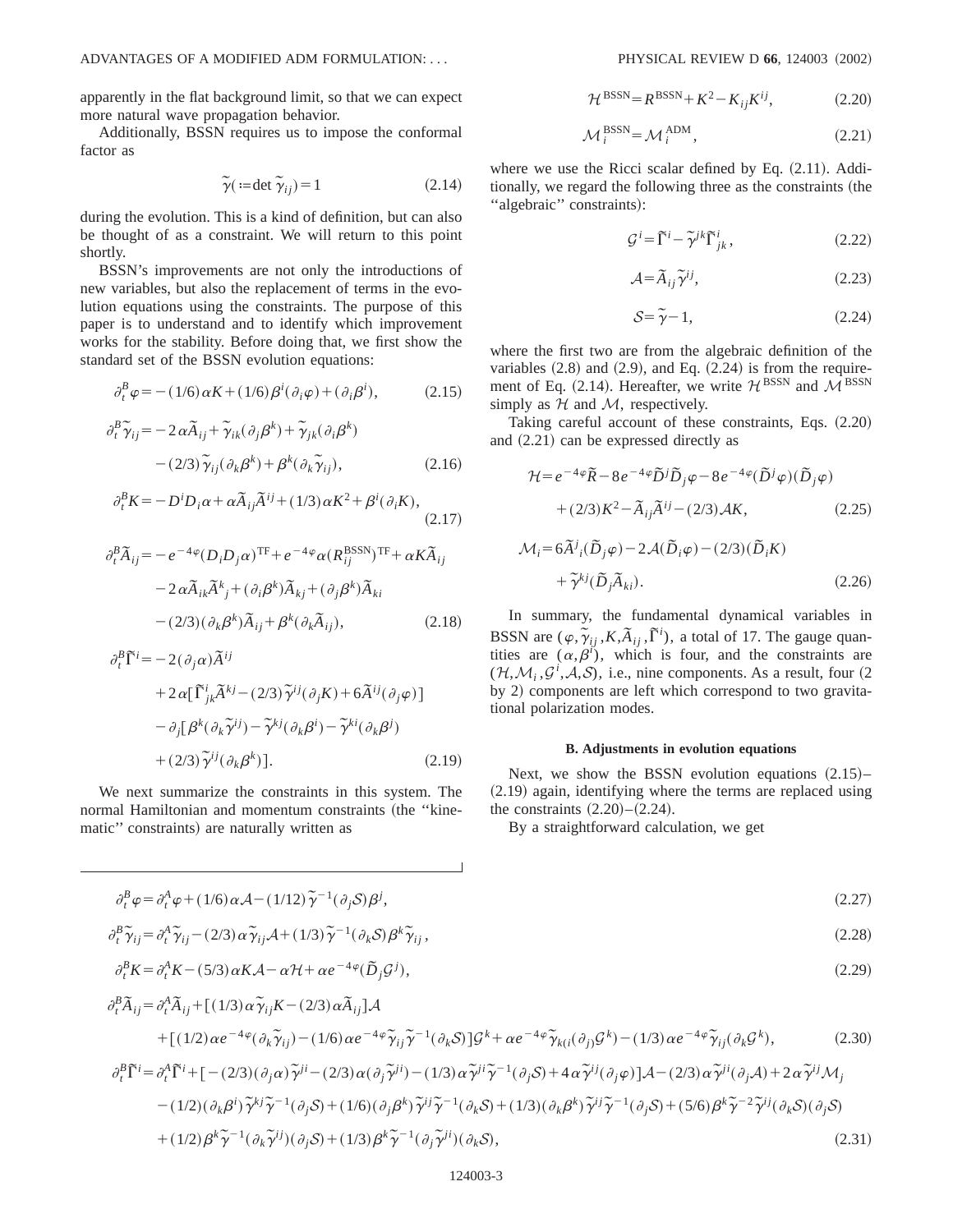where  $\partial_t^A$  denotes the part of no replacements, i.e., the terms only use the standard ADM evolution equations in its time derivatives.

From Eqs.  $(2.27)$ – $(2.31)$ , we understand that all the BSSN evolution equations are *adjusted* using constraints. This fact will give us the importance of the scaling constraint  $S=0$  and the trace-free operation  $A=0$  during the evolution.

As we have pointed out in the case of adjusted ADM systems  $[16,3]$ , certain combinations of adjustments (replacements) in the evolution equations change the eigenvalues of constraint propagation equations drastically. For example, all negative eigenvalues can be negative real by applying Detweiler's adjustment  $[26]$  or its simplified version. One common fact we found is that such a case has an adjustment which breaks time-reversal parity of the original equation. That is, with a change of time integration direction  $\partial_t \rightarrow -\partial_t$ , an adjusted term might become effective if it breaks time-reversal symmetry. (This time asymmetric feature was first implemented as a "lambda-system" in  $[9]$ .) Unfortunately, for the case of the BSSN equations, Eqs.  $(2.27)$ – $(2.31)$ , all the above adjustments keep the timereversal symmetry, so that we cannot expect direct decays of constraint violation in the present form. We will give the details on this point later.

### **III. CONSTRAINT PROPAGATION ANALYSIS IN FLAT SPACE-TIME**

#### **A. Procedures**

We start this section overviewing the procedures and our goals. In our series of previous works  $[3,12,16]$ , we have concluded that eigenvalue analysis of the constraint propagation equations is quite useful for explaining or predicting how the constraint violation grows.

Suppose we have a set of dynamical variables  $u^a(x^i, t)$ and their evolution equations

$$
\partial_t u^a = f(u^a, \partial_i u^a, \dots), \tag{3.1}
$$

and the (first class) constraints

$$
C^{\alpha}(u^a, \partial_i u^a, \dots) \approx 0. \tag{3.2}
$$

For monitoring the violation of constraints, we propose to investigate the evolution equations of  $C^{\alpha}$  (constraint propagation),

$$
\partial_t C^{\alpha} = g(C^{\alpha}, \partial_i C^{\alpha}, \dots). \tag{3.3}
$$

[We do not mean to integrate Eq.  $(3.3)$  numerically, but rather to evaluate it analytically in advance.] In order to analyze the contributions of all right-hand-side terms in Eq.  $(3.3)$ , we propose to reduce Eq.  $(3.3)$  in ordinary differential equations by Fourier transformation,

$$
\partial_t \hat{C}^{\alpha} = \hat{g}(\hat{C}^{\alpha}) = M^{\alpha}{}_{\beta} \hat{C}^{\beta},\tag{3.4}
$$

where  $C(x,t)^p = \int \hat{C}(k,t)^p \exp(ik \cdot x) d^3k$ , and then to analyze the set of eigenvalues, say  $\Lambda_{\alpha}$ , of the coefficient matrix,  $M^{\alpha}{}_{\beta}$ , in Eq. (3.4). We call  $\Lambda$ 's and  $M^{\alpha}{}_{\beta}$  the constraint amplification factors  $(CAFs)$  of Eq.  $(3.3)$  and constraint propagation matrix, respectively. Our guidelines to have ''better stability" are that (A) if the CAFs have a *negative real part* (the constraints are forced to be diminished), then we see more stable evolution than a system which has a positive real part, and (B) if the CAFs have a *nonzero imaginary part* (the constraints are propagating away), then we see more stable evolution than a system which has zero CAFs. We found heuristically that the system becomes more stable when more  $\Lambda$ 's satisfy the above criteria [6,12]. We note that these guidelines are confirmed numerically for wave propagation in the Maxwell system and in the Ashtekar version of the Einstein system  $[12]$ , and also for error propagation in Minkowskii space-time using adjusted ADM systems [16]. Supporting theorems for guideline  $(A)$  were recently discussed  $\lceil 31 \rceil$ .

The above features of the constraint propagation, Eq.  $(3.3)$ , will differ when we modify the original evolution equations. If we add (adjust) the evolution equations using constraints

$$
\partial_t u^a = f(u^a, \partial_i u^a, \dots) + F(C^{\alpha}, \partial_i C^{\alpha}, \dots), \quad (3.5)
$$

then Eq.  $(3.3)$  will also be modified as

$$
\partial_t C^{\alpha} = g(C^{\alpha}, \partial_i C^{\alpha}, \dots) + G(C^{\alpha}, \partial_i C^{\alpha}, \dots). \quad (3.6)
$$

Therefore, the problem is how to adjust the evolution equations so that their constraint propagation satisfies the above criteria as much as possible.

#### **B. BSSN constraint propagation equations**

Our purpose in this section is to apply the above procedure to the BSSN system. The set of the constraint propagation equations,  $\partial_t (\mathcal{H}, \mathcal{M}_i, \mathcal{G}^i, \mathcal{A}, \mathcal{S})^T$ , turns to be quite long and not elegant (it is not a first-order hyperbolic and includes many nonlinear terms), and we put them in the Appendix. In order to understand the fundamental structure, we hereby show an analysis on the flat space-time background.

For the flat background metric  $g_{\mu\nu} = \eta_{\mu\nu}$ , the first-order perturbation equations of Eqs.  $(2.27)$ – $(2.31)$  can be written as

$$
\partial_t^{(1)} \phi = -(1/6)^{(1)} K + (1/6) (\kappa_\phi - 1)^{(1)} \mathcal{A}, \tag{3.7}
$$

$$
\partial_t^{(1)} \tilde{\gamma}_{ij} = -2^{(1)} \tilde{A}_{ij} - (2/3) (\kappa_{\tilde{\gamma}} - 1) \delta_{ij}^{(1)} \mathcal{A}, \tag{3.8}
$$

$$
\partial_t^{(1)} K = -(\partial_j \partial_j^{(1)} \alpha) + (\kappa_{K1} - 1) \partial_j^{(1)} \mathcal{G}^j - (\kappa_{K2} - 1)^{(1)} \mathcal{H},
$$
\n(3.9)

$$
\partial_t^{(1)} \tilde{A}_{ij} = {}^{(1)}(R_{ij}^{BSSN})^{\text{TF}} - {}^{(1)}(\tilde{D}_i \tilde{D}_j \alpha)^{\text{TF}} \n+ (\kappa_{A1} - 1) \delta_{k(i} (\partial_j)^{(1)} \mathcal{G}^k) \n- (1/3) (\kappa_{A2} - 1) \delta_{ij} (\partial_k^{(1)} \mathcal{G}^k),
$$
\n(3.10)

$$
\partial_t^{(1)} \tilde{\Gamma}^i = -(4/3)(\partial_i^{(1)} K) - (2/3)(\kappa_{\tilde{\Gamma}1} - 1)(\partial_i^{(1)} A) + 2(\kappa_{\tilde{\Gamma}2} - 1)^{(1)} \mathcal{M}_i,
$$
\n(3.11)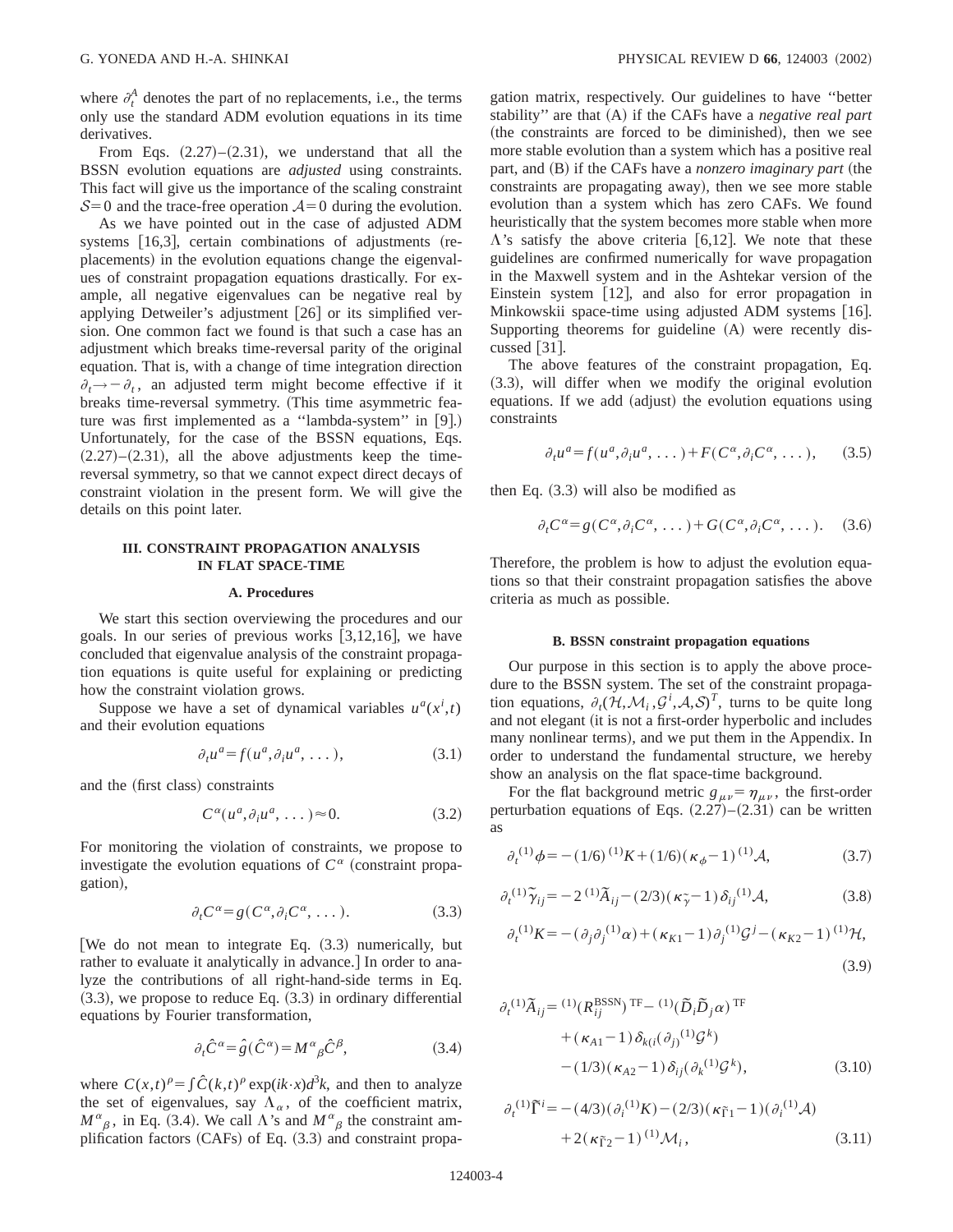TABLE I. Summary of Sec. III C: contributions of adjustment terms and effects of introductions of new constraints in the BSSN system. The center column indicates whether each constraint is taken as a component of constraints in each constraint propagation analysis ("use"), and whether each adjustment is on ("adj"). The column "diag?" indicates diagonalizability of the constraint propagation matrix. The right column shows CAFs, where Im and Re mean pure imaginary and real eigenvalue, respectively. Case (0) (standard ADM) is shown in [16].

| No.     |                               | Constraints (number of components) |                     |                     |                  |                  | diag? | CAF <sub>s</sub>                                                      |
|---------|-------------------------------|------------------------------------|---------------------|---------------------|------------------|------------------|-------|-----------------------------------------------------------------------|
| in text |                               | H(1)                               | $\mathcal{M}_i$ (3) | $\mathcal{G}^i$ (3) | $\mathcal{A}(1)$ | $\mathcal{S}(1)$ |       | in Minkowskii background                                              |
| (0)     | standard ADM                  | use                                | use                 |                     |                  |                  | yes   | (0,0,Im,Im)                                                           |
| (i)     | BSSN no<br>adjustment         | use                                | use                 | use                 | use              | use              | yes   | $(0,0,0,0,0,0,0,\text{Im},\text{Im})$                                 |
| (ii)    | the BSSN                      | $use + adi$                        | $use + adi$         | $use + adi$         | $use + adi$      | $use + adi$      | no    | $(0,0,0,\text{Im},\text{Im},\text{Im},\text{Im},\text{Im},\text{Im})$ |
| (iii)   | no $S$ adjustment             | $use + adi$                        | $use + adi$         | $use + adi$         | $use + adi$      | use              | no    | no difference in flat background                                      |
| (iv)    | no $A$ adjustment             | $use + adi$                        | $use + adi$         | $use + adi$         | use              | $use + adi$      | no    | $(0,0,0,\text{Im},\text{Im},\text{Im},\text{Im},\text{Im},\text{Im})$ |
| (v)     | no $G^i$<br>adjustment        | $use + adi$                        | $use + adi$         | use                 | $use + adi$      | $use + adi$      | no    | $(0,0,0,0,0,0,0,\text{Im},\text{Im})$                                 |
| (vi)    | no $\mathcal{M}_i$ adjustment | $use + adi$                        | use                 | $use + adi$         | $use + adi$      | $use + adi$      | no    | (0,0,0,0,0,0,0,Re,Re)                                                 |
| (vii)   | no $H$ adjustment             | use                                | $use + adi$         | $use + adi$         | $use + adi$      | $use + adi$      | no    | $(0,0,0,\text{Im},\text{Im},\text{Im},\text{Im},\text{Im},\text{Im})$ |

where we introduced parameters  $\kappa$ 's, all  $\kappa=0$  reproduce the no-adjustment case from the standard ADM equations, and all  $\kappa=1$  correspond to the BSSN equations. We express them as

$$
\kappa_{\text{adj}} := (\kappa_{\varphi}, \kappa_{\widetilde{\gamma}}, \kappa_{K1}, \kappa_{K2}, \kappa_{A1}, \kappa_{A2}, \kappa_{\widetilde{\Gamma}1}, \kappa_{\widetilde{\Gamma}2}).
$$
 (3.12)

Constraint propagation equations at the first order in the flat space-time, then, become

$$
\partial_t^{(1)} \mathcal{H} = \left[ \kappa_{\gamma}^{\sim} - (2/3) \kappa_{\tilde{\Gamma}1} - (4/3) \kappa_{\varphi} + 2 \right] \partial_j \partial_j^{(1)} \mathcal{A} + 2(\kappa_{\tilde{\Gamma}2} - 1) (\partial_j^{(1)} \mathcal{M}_j),
$$
(3.13)

$$
\partial_t^{(1)} \mathcal{M}_i = \left[ -(2/3) \kappa_{K1} + (1/2) \kappa_{A1} \right. \n- (1/3) \kappa_{A2} + (1/2) \left[ \partial_i \partial_j^{(1)} \mathcal{G}^j + (1/2) \kappa_{A1} \partial_j \partial_j^{(1)} \mathcal{G}^i \right. \n+ \left[ (2/3) \kappa_{K2} - (1/2) \right] \partial_i^{(1)} \mathcal{H},
$$
\n(3.14)

$$
\partial_t^{(1)} \mathcal{G}^i = 2\kappa_{\tilde{\Gamma}2}^{(1)} \mathcal{M}_i + [-(2/3)\kappa_{\tilde{\Gamma}1} - (1/3)\kappa_{\tilde{\gamma}}](\partial_i^{(1)} \mathcal{A}),
$$
\n(3.15)

$$
\partial_t^{(1)} \mathcal{S} = -2\kappa_{\gamma}^{(1)} \mathcal{A},\tag{3.16}
$$

$$
\partial_t^{(1)} \mathcal{A} = (\kappa_{A1} - \kappa_{A2}) (\partial_j^{(1)} \mathcal{G}^j). \tag{3.17}
$$

We will discuss the CAFs of Eqs.  $(3.13)$ – $(3.17)$ .

#### **C. Effect of adjustments**

We check the CAFs of the BSSN equations in detail. The list of examples is shown also in Table I. Hereafter, we let  $k^2 = k_x^2 + k_y^2 + k_z^2$  for Fourier wave numbers.

(i) No-adjustment case,  $\kappa_{\text{adj}} =$  (all zeros). This is the starting point of the discussion. In this case,

$$
X_{\rm CAFs} = (0(\times 7), \pm \sqrt{-k^2}),
$$

i.e.,  $(0(\times 7), \pm$  pure imaginary(one pair)). In the standard ADM formulation, which uses  $(\gamma_{ii}, K_{ii})$ , CAFs are (0,0,  $\pm$  pure imaginary) [16]. Therefore, if we do not apply adjustments in the BSSN equations, the constraint propagation structure is quite similar to that of the standard ADM formalism.

(ii) For the BSSN equations,  $\kappa_{\text{adj}}$  = (all 1s),

$$
X_{\text{CAFs}} = (0(\times 3), \pm \sqrt{-k^2} \text{(three pairs)}),
$$

i.e.,  $(0 \times 3)$ ,  $\pm$  pure imaginary(three pairs)). The number of pure imaginary CAFs is increased over that of case (i), and we conclude this is the advantage of adjustments used in the BSSN equations.

 $(iii)$  No S-adjustment case. All the numerical experiments so far apply the scaling condition  $S$  for the conformal factor  $\varphi$ . The S-originated terms appear many places in the BSSN equations  $(2.15)$ – $(2.19)$ , so that we suspect nonzero S is a kind of source of the constraint violation. However, since all S-originated terms do not appear in the flat space-time background analysis [no adjusted terms in Eqs.  $(3.7)–(3.11)$ ], our analysis is independent of the  $S$  constraint. (Note that we do not deny the effect of  $S$  adjustment in other situations.)

 $(iv)$  No  $A$ -adjustment case. The trace (or traceout) condition for the variables is also considered necessary  $(e.g., [27])$ . This can be checked with  $\kappa_{\text{adj}} = (\kappa, \kappa, 1, 1, 1, 1, \kappa, 1)$ , and we get

$$
X_{\text{CAFs}} = (0(\times 3), \pm \sqrt{-k^2} \text{ (three pairs)}),
$$

independent of  $\kappa$ . Therefore, the effect of A adjustment is unimportant according to this analysis, i.e., on flat spacetime background. (Note that we do not deny the effect of  $A$ adjustment in other situations.)

(v) No  $\mathcal{G}^i$ -adjustment case. The introduction of  $\Gamma^i$  is the key in the BSSN system. If we do not apply adjustments by  $\mathcal{G}^i$  [ $\kappa_{\text{adi}}$ =(1,1,0,1,0,0,1,1)], then we get

$$
X_{\rm CAFs} = (0(\times 7), \pm \sqrt{-k^2}),
$$

which is the same as case (i). That is, adjustments due to  $\mathcal{G}^i$ terms are effective to make progress from the ADM method.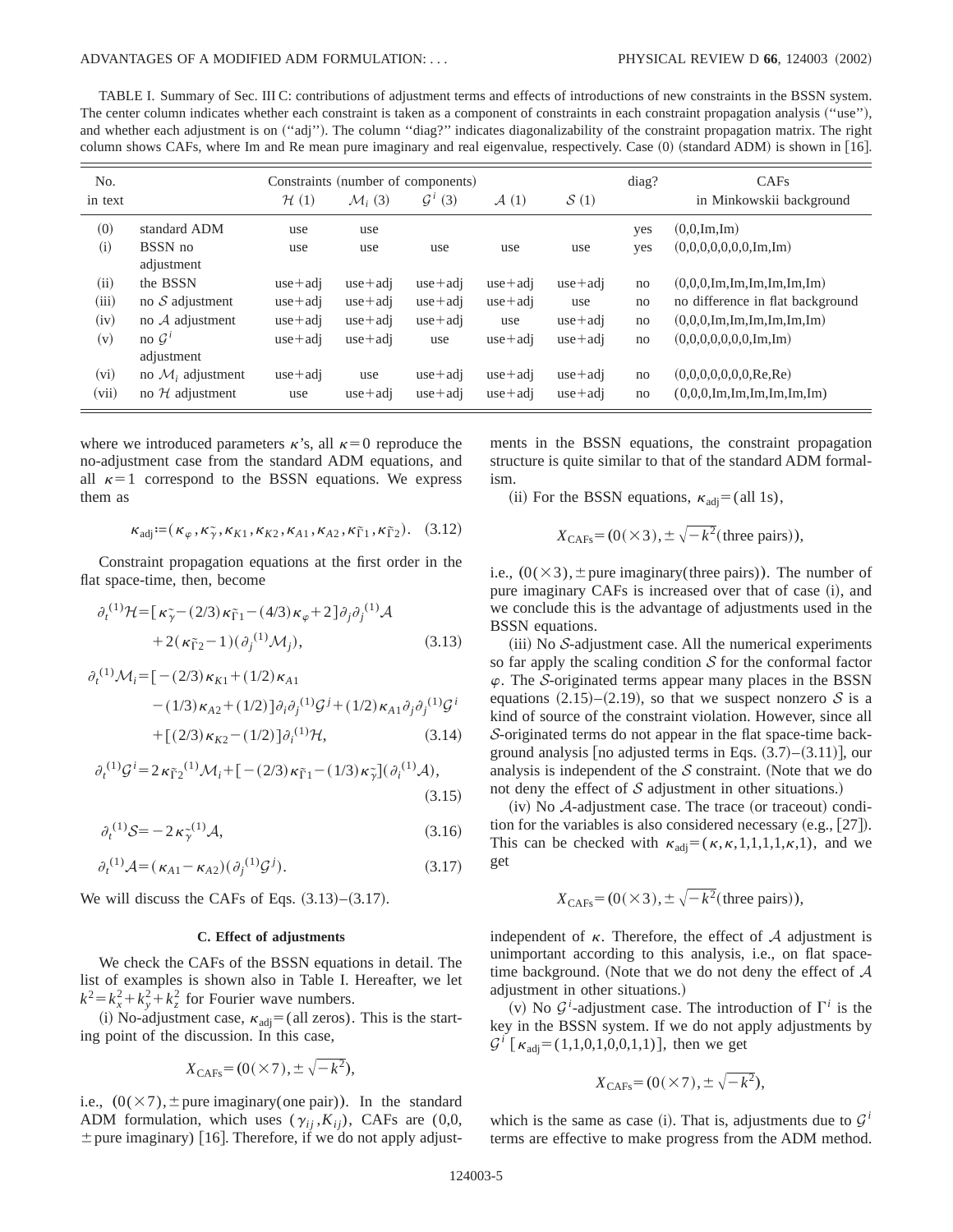$(vi)$  No  $M_i$ -adjustment case. This can be checked with  $\kappa_{\text{adi}}=(1,1,1,1,1,1,1,\kappa)$ , and we get

$$
X_{\text{CAFs}} = (0, \pm \sqrt{-\kappa k^2} \text{ (two pairs)},
$$
  

$$
\pm \sqrt{-k^2(-1 + 4\kappa + |1 - 4\kappa|)/6},
$$
  

$$
\pm \sqrt{-k^2(-1 + 4\kappa - |1 - 4\kappa|)/6}.
$$

If  $\kappa=0$ , then  $(0(\times 7), \pm \sqrt{k^2/3})$ , which is  $(0(\times 7),$  $\pm$  real value). Interestingly, these real values indicate the existence of the error-growing mode together with the decaying mode. Alcubierre et al. [20] found that the adjustment due to the momentum constraint is crucial for obtaining stability. We think that they picked up this error-growing mode. Fortunately at the BSSN limit ( $\kappa=1$ ), this error-growing mode disappears and turns into a propagation mode.

(vii) No  $H$ -adjustment case. The set  $\kappa_{\text{adi}}$  $= (1,1,1,\kappa,1,1,1,1)$  gives

$$
X_{\text{CAFs}} = (0(\times 3), \pm \sqrt{-k^2} (3 \text{ pairs})),
$$

independently of  $\kappa$ . Therefore the effect of  $\mathcal H$  adjustment is unimportant according to this analysis, i.e., on a flat spacetime background. (Note again that we do not deny the effect of  $H$  adjustment in other situations.)

These tests are on the effects of adjustments. We will consider whether much better adjustments are possible in the next section.

We list the above results in Table I. (Table I includes a column of diagonalizability of constraint propagation matrix  $M$ , the importance of which was pointed out in [31]. The most characteristic points of the above are  $(v)$  and  $(vi)$ , which denote the contribution of the momentum constraint adjustment and the importance of the new variable  $\tilde{\Gamma}^i$ . It is quite interesting that the unadjusted BSSN equations [case  $(i)$ ] does not have apparent advantages from the ADM system. As we showed in  $(v)$  and  $(vi)$ , if we missed a particular adjustment, then the expected stability behavior occasionally gets worse than the starting ADM system. Therefore, we conclude that the better stability of the BSSN formulations is obtained by their adjustments in the equations, and the combination of the adjustments is in a good balance. That is, a lack of their adjustments might fail to bring about the stability of their system.

# **IV. PROPOSALS OF IMPROVED BSSN SYSTEMS**

In this section, we consider the possibility of whether we can obtain a system which has much better properties, whether more pure imaginary CAFs or negative real CAFs.

#### **A. Heuristic examples**

## *1. A system which has eight pure imaginary CAFs*

One direction is to seek a set of equations which make fewer zero CAFs than the standard BSSN case [point (ii) in the previous section. Using the same set of adjustments in Eqs.  $(3.7)$ – $(3.11)$ , CAFs are written in general as

$$
X_{\text{CAFs}} = (0, \pm \sqrt{-k^2 \kappa_{A1} \kappa_{\text{F2}}}(2 \text{ pairs}),
$$
  
\n
$$
\pm \text{complicated expression},
$$
  
\n
$$
\pm \text{complicated expression}.
$$

The terms in the first line certainly give four pure imaginary CAFs (two positive and negative real pairs) if  $\kappa_{A1} \kappa_{\overline{1}2} > 0$ (<0). Keeping this in mind, by choosing  $\kappa_{\text{adi}}$  $= (1,1,1,1,1,\kappa,1,1)$ , we find

$$
X_{\text{CAFs}} = (0, \pm \sqrt{-k^2} (2 \text{ pairs}),
$$
  

$$
\pm \sqrt{-k^2 (2 + \kappa + |\kappa - 4|)/6},
$$
  

$$
\pm \sqrt{-k^2 (2 + \kappa - |\kappa - 4|)/6}.
$$

Therefore, the adjustment  $\kappa_{\text{adj}}=(1,1,1,1,1,4,1,1)$  gives

$$
X_{\text{CAFs}} = (0, \pm \sqrt{-k^2}(4 \text{ pairs})),
$$

which is one step advanced from BSSN's according our guidelines.

We note that such a system can be obtained in many ways, e.g.,  $\kappa_{\text{adi}} = (0,0,1,0,2,1,0,1/2)$  also gives four pairs of pure imaginary CAFs.

#### *2. A system which has negative real CAF*

One criterion to obtain a decaying constraint mode (i.e., an asymptotically constrained system) is to adjust an evolution equation as it breaks time-reversal symmetry  $[16,3]$ . For example, we consider an additional adjustment to the BSSN equation as

$$
\partial_t \widetilde{\gamma}_{ij} = \partial_t^B \widetilde{\gamma}_{ij} + \kappa_{SD} \alpha \widetilde{\gamma}_{ij} \mathcal{H}, \qquad (4.1)
$$

which is a similar adjustment of the simplified Detweiler type  $(SD)$   $[26]$  that was discussed in  $[3]$ . The first-order constraint propagation equations on the flat background spacetime become

$$
\partial_t^{(1)} \mathcal{H} = \partial_j \partial_j^{(1)} \mathcal{A} - (3/2) \kappa_{\text{SD}} \partial_j \partial_j^{(1)} \mathcal{H},
$$
  
\n
$$
\partial_t^{(1)} \mathcal{M}_i = (1/6) \partial_i^{(1)} \mathcal{H} + (1/2) \partial_j \partial_j^{(1)} \mathcal{G}^i,
$$
  
\n
$$
\partial_t^{(1)} \mathcal{G}^i = -\partial_i^{(1)} \mathcal{A} + (1/2) \kappa_{\text{SD}} \partial_i^{(1)} \mathcal{H} + 2^{(1)} \mathcal{M}_i,
$$
  
\n
$$
\partial_t^{(1)} \mathcal{A} = -(\partial_j \partial_j^{(1)} \alpha)^{\text{TF}} + (\Omega^i \mathcal{R}_{jj}^{\text{BSSN}})^{\text{TF}},
$$
  
\n
$$
\partial_t^{(1)} \mathcal{S} = -2^{(1)} \mathcal{A} + 3 \kappa_{\text{SD}}^{(1)} \mathcal{H},
$$

where we wrote only additional terms to Eqs.  $(3.13)$ – $(3.17)$ . The CAFs become

$$
X_{\text{CAFs}} = (0(\times 2), \pm \sqrt{-k^2} \text{ (three pairs)}, (3/2)k^2 \kappa_{\text{SD}}),
$$

in which the last one becomes negative real if  $\kappa_{SD}$  < 0.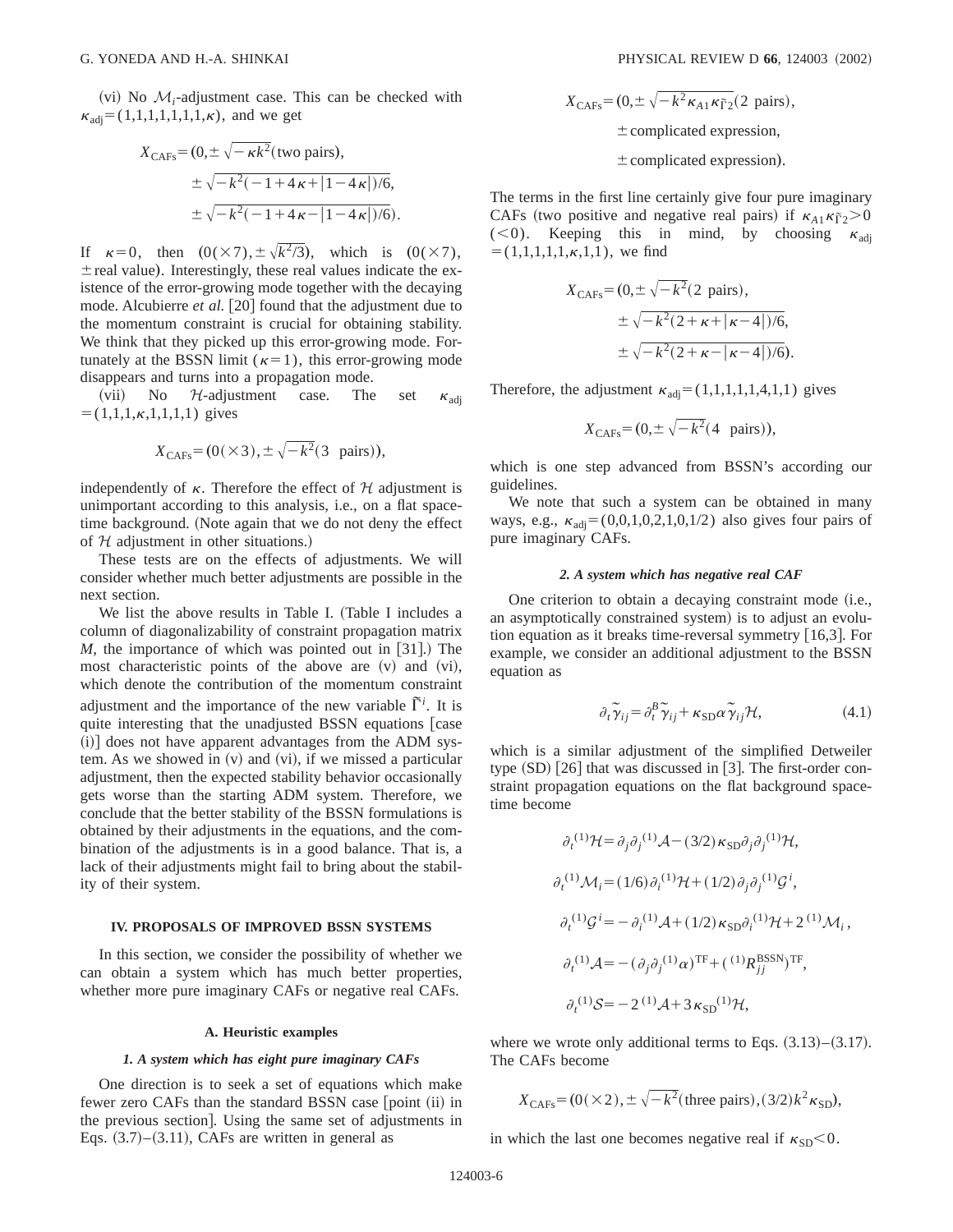#### *3. Combination of Secs. IV A 1 and IV A 2*

Naturally we next consider both adjustments,

$$
\partial_t \widetilde{\gamma}_{ij} = \partial_t^B \widetilde{\gamma}_{ij} + \kappa_{SD} \alpha \widetilde{\gamma}_{ij} \mathcal{H},\tag{4.2}
$$

$$
\partial_t \widetilde{A}_{ij} = \partial_t^B \widetilde{A}_{ij} - \kappa_8 \alpha e^{-4\varphi} \widetilde{\gamma}_{ij} \partial_k \mathcal{G}^k, \tag{4.3}
$$

where the second one produces the eight pure imaginary CAFs. The additional terms in the constraint propagation equations  $(3.13)–(3.17)$  are

$$
\partial_t^{(1)} \mathcal{H} = \partial_j \partial_j^{(1)} \mathcal{A} - (3/2) \kappa_{\text{SD}} \partial_j \partial_j^{(1)} \mathcal{H},
$$
  
\n
$$
\partial_t^{(1)} \mathcal{M}_i = (1/6) \partial_i^{(1)} \mathcal{H} + (1/2) \partial_j \partial_j^{(1)} \mathcal{G}^i - \kappa_8 \partial_i \partial_k^{(1)} \mathcal{G}^k,
$$
  
\n
$$
\partial_t^{(1)} \mathcal{G}^i = -\partial_i^{(1)} \mathcal{A} + (1/2) \kappa_{\text{SD}} \partial_i^{(1)} \mathcal{H} + 2^{(1)} \mathcal{M}_i,
$$
  
\n
$$
\partial_t^{(1)} \mathcal{A} = -3 \kappa_8 \partial_k^{(1)} \mathcal{G}^k,
$$
  
\n
$$
\partial_t^{(1)} \mathcal{S} = -2^{(1)} \mathcal{A} + 3 \kappa_{\text{SD}}^{(1)} \mathcal{H}.
$$

We then obtain

$$
X_{\text{CAFs}} = (0, \pm \sqrt{-k^2} (3 \text{ pairs}),
$$
  

$$
(3/4)k^2 \kappa_{\text{SD}} \pm \sqrt{k^2[-\kappa_8 + (9/16)k^2 \kappa_{\text{SD}}^2]},
$$

which reproduces Sec. IV A 1 when  $\kappa_{SD} = 0$ ,  $\kappa_8 = 1$ , and Sec. IV A 2 when  $\kappa_8=0$ . These CAFs can become (0, pure imaginary (three pairs), complex numbers with a negative real part (one pair)), with an appropriate combination of  $\kappa_8$ and  $\kappa_{SD}$ .

#### **B. Possible adjustments**

In order to break time-reversal symmetry of the evolution equations  $[3,9,16]$ , the possible simple adjustments are  $(i)$  to add *H*, *S*, or  $G^i$  terms to the equations of  $\partial_t \phi$ ,  $\partial_i \tilde{\gamma}_{ij}$ , or  $\partial_t \vec{F}^i$ , or (ii) to add  $\mathcal{M}_i$  or A terms to  $\partial_i K$  or  $\partial_i \vec{A}_{ij}$ . We write them generally, including the proposal of Sec. IV A 2, as

$$
\partial_t \phi = \partial_t^B \phi + \kappa_{\phi H} \alpha \mathcal{H} + \kappa_{\phi G} \alpha \tilde{D}_k \mathcal{G}^k, \tag{4.4}
$$

$$
\partial_t \tilde{\gamma}_{ij} = \partial_t^B \tilde{\gamma}_{ij} + \kappa_{SD} \alpha \tilde{\gamma}_{ij} \mathcal{H} + \kappa_{\tilde{\gamma} \mathcal{G} 1} \alpha \tilde{\gamma}_{ij} \tilde{D}_k \mathcal{G}^k + \kappa_{\tilde{\gamma} \mathcal{G} 2} \alpha \tilde{\gamma}_{k(i} \tilde{D}_j) \mathcal{G}^k + \kappa_{\tilde{\gamma} \mathcal{S} 1} \alpha \tilde{\gamma}_{ij} \mathcal{S} + \kappa_{\tilde{\gamma} \mathcal{S} 2} \alpha \tilde{D}_i \tilde{D}_j \mathcal{S},
$$
\n(4.5)

$$
\partial_t K = \partial_t^B K + \kappa_{K\mathcal{M}} \alpha \widetilde{\gamma}^{jk} (\widetilde{D}_j \mathcal{M}_k), \tag{4.6}
$$

$$
\partial_t \widetilde{A}_{ij} = \partial_t^B \widetilde{A}_{ij} + \kappa_{A \mathcal{M}1} \alpha \widetilde{\gamma}_{ij} (\widetilde{D}^k \mathcal{M}_k) + \kappa_{A \mathcal{M}2} \alpha (\widetilde{D}_{(i} \mathcal{M}_j)) + \kappa_{A \mathcal{A}1} \alpha \widetilde{\gamma}_{ij} \mathcal{A} + \kappa_{A \mathcal{A}2} \alpha \widetilde{D}_i \widetilde{D}_j \mathcal{A},
$$
(4.7)

$$
\partial_t \tilde{\Gamma}^i = \partial_t^B \tilde{\Gamma}^i + \kappa_{\tilde{\Gamma}\mathcal{H}} \alpha \tilde{D}^i \mathcal{H} + \kappa_{\tilde{\Gamma}\mathcal{G}1} \alpha \mathcal{G}^i
$$
  
+  $\kappa_{\tilde{\Gamma}\mathcal{G}2} \alpha \tilde{D}^j \tilde{D}_j \mathcal{G}^i + \kappa_{\tilde{\Gamma}\mathcal{G}3} \alpha \tilde{D}^i \tilde{D}_j \mathcal{G}^j,$  (4.8)

TABLE II. Possible adjustments which make a real-part CAF negative (Sec. IV B). The column of adjustments is nonzero multipliers in terms of Eqs.  $(4.4)$ – $(4.8)$ , which all violate time-reversal symmetry of the equation. The column "diag?" indicates diagonalizability of the constraint propagation matrix. Neg./Pos. means negative/positive, respectively.

| Adjustment                                                                                                            | CAF <sub>s</sub>                                                                                                                | diag? | Effect of the adjustment                                                  |             |
|-----------------------------------------------------------------------------------------------------------------------|---------------------------------------------------------------------------------------------------------------------------------|-------|---------------------------------------------------------------------------|-------------|
| $\partial_t \phi \kappa_{\phi \mathcal{H}} \alpha \mathcal{H}$                                                        | $(0,0,\pm\sqrt{k^2(*3)},8\kappa_{\phi\mathcal{H}}k^2)$                                                                          |       | no $\kappa_{\phi\mathcal{H}}$ < 0 makes 1 Neg.                            |             |
| $\partial_t \phi$<br>$\kappa_{\phi\mathcal{G}}\alpha\widetilde{D}_k\mathcal{G}^k$                                     | $(0,0,\pm\sqrt{k^2(*2)})$ , long expressions)                                                                                   |       | yes $\kappa_{\phi G}$ < 0 makes 2 Neg. 1 Pos.                             |             |
| $\partial_t \tilde{\gamma}_{ij}$ $\kappa_{SD} \alpha \tilde{\gamma}_{ij} \mathcal{H}$                                 | $(0,0,\pm\sqrt{-k^2}(*3),(3/2)\kappa_{SD}k^2)$                                                                                  |       | yes $\kappa_{SD}$ <0 makes 1 Neg.                                         | Sec. IV A 2 |
| $\partial_t \tilde{\gamma}_{ij}$ $\kappa_{\tilde{\gamma}G1} \alpha \tilde{\gamma}_{ij} \tilde{D}_k \mathcal{G}^k$     | $(0,0,\pm\sqrt{-k^2(*2)})$ , long expressions)                                                                                  |       | yes $\kappa_{\gamma g_1} > 0$ makes 1 Neg.                                |             |
| $\partial_t \tilde{\gamma}_{ij}$ $\kappa_{\tilde{\gamma}G2} \alpha \tilde{\gamma}_{k(i} \tilde{D}_{i)} \mathcal{G}^k$ | $(0,0,(1/4)k^2\kappa_{\tilde{\gamma}\tilde{\mathcal{G}}2} \pm \sqrt{k^2(-1+k^2\kappa_{\tilde{\gamma}\tilde{\mathcal{G}}2}/16)}$ |       | yes $\kappa_{\gamma G2}$ < 0 makes 6 Neg. 1 Pos. Sec. IV B 2 a            |             |
|                                                                                                                       | $\times$ (*2), long expressions)                                                                                                |       |                                                                           |             |
| $\partial_t \tilde{\gamma}_{ij}$ $\kappa_{\tilde{\gamma}S1} \alpha \tilde{\gamma}_{ij} \mathcal{S}$                   | $(0,0,\pm\sqrt{-k^2(*3)},3\kappa_{\gamma S_1})$                                                                                 |       | no $\kappa_{\gamma S1}^{\sim}$ < 0 makes 1 Neg.                           |             |
| $\partial_t \tilde{\gamma}_{ij}$ $\kappa_{\gamma S2} \alpha \tilde{D}_i \tilde{D}_j S$                                | $(0,0,\pm\sqrt{-k^2}(*3),-\kappa_{\tilde{\gamma}S2}k^2)$                                                                        |       | no $\kappa_{\gamma S2}$ >0 makes 1 Neg.                                   |             |
| $\partial_t K \kappa_{K\mathcal{M}} \alpha \widetilde{\gamma}^{jk} (\widetilde{D}_j \mathcal{M}_k)$                   | $(0,0,0,\pm\sqrt{-k^2(*2)}, (1/3)\kappa_{K\mathcal{M}}k^2)$                                                                     |       | no $\kappa_{K/M}$ <0 makes 2 Neg.                                         |             |
|                                                                                                                       | $\pm (1/3)\sqrt{k^2(-9+k^2\kappa_{KM}^2)}$                                                                                      |       |                                                                           |             |
| $\partial_t \widetilde{A}_{ij}$ $\kappa_{AM1} \alpha \widetilde{\gamma}_{ij} (\widetilde{D}^k \mathcal{M}_k)$         | $(0,0,\pm\sqrt{-k^2(*3)},-\kappa_{A\mathcal{M}1}k^2)$                                                                           |       | yes $\kappa_{A\mathcal{M}1}$ > 0 makes 1 Neg.                             |             |
| $\partial_t \widetilde{A}_{ij}$ $\kappa_{A\mathcal{M}2} \alpha(\widetilde{D}_{(i}\mathcal{M}_{i)})$                   | $(0,0,-k^2\kappa_{A\mathcal{M}2}/4\pm\sqrt{k^2(-1+k^2\kappa_{A\mathcal{M}2}/16)}$                                               |       | yes $\kappa_{A\mathcal{M}2}$ > 0 makes 7 Neg                              | Sec. IV B 1 |
|                                                                                                                       | $\times$ (*2), long expressions)                                                                                                |       |                                                                           |             |
| $\partial_t \tilde{A}_{ij}$ $\kappa_{A\mathcal{A}1} \alpha \tilde{\gamma}_{ij} \mathcal{A}$                           | $(0,0,\pm\sqrt{-k^2(*3)},3\kappa_{A,A1})$                                                                                       |       | yes $\kappa_{A,A1}$ <0 makes 1 Neg.                                       |             |
| $\partial_i \widetilde{A}_{ij}$ $\kappa_{A\mathcal{A}2} \alpha \widetilde{D}_i \widetilde{D}_j \mathcal{A}$           | $(0,0,\pm\sqrt{-k^2}(*3),-\kappa_{A,A2}k^2)$                                                                                    |       | yes $\kappa_{A,A2}$ >0 makes 1 Neg.                                       |             |
| $\partial_t \widetilde{\Gamma}^i \quad \kappa_{\widetilde{\Gamma} \mathcal{H}} \alpha \widetilde{D}^i \mathcal{H}$    | $(0,0,\pm\sqrt{-k^2(*3)},-\kappa_{A,A2}k^2)$                                                                                    |       | no $\kappa_{\overline{\Gamma}} \gamma > 0$ makes 1 Neg.                   |             |
| $\partial_t \tilde{\Gamma}^i$ $\kappa_{\tilde{\Gamma}\mathcal{G}1} \alpha \mathcal{G}^i$                              | $(0,0,(1/2) \kappa_{\tilde{\Gamma}\mathcal{G}1} \pm \sqrt{-k^2 + \kappa_{\tilde{\Gamma}G1}^2}$ (*2), long exp.)                 |       | yes $\kappa_{\overline{\Gamma}G_1}$ < 0 makes 6 Neg. 1 Pos. Sec. IV B 2 b |             |
| $\partial_t \tilde{\Gamma}^i$ $\kappa_{\tilde{\Gamma}\mathcal{G}2} \alpha \tilde{D}^j \tilde{D}_j \mathcal{G}^i$      | $(0,0,-(1/2)\kappa_{\tilde{\Gamma}G2} \pm \sqrt{-k^2 + \kappa_{\tilde{\Gamma}G2}^2(*)}$ , long exp.)                            |       | yes $\kappa_{\overline{\Gamma}G2}$ > 0 makes 2 Neg. 1 Pos.                |             |
| $\partial_t \tilde{\Gamma}^i$ $\kappa_{\tilde{\Gamma}\mathcal{G}3} \alpha \tilde{D}^i \tilde{D}_j \mathcal{G}^j$      | $(0,0,-(1/2)\kappa_{\tilde{\Gamma}\mathcal{G}3} \pm \sqrt{-k^2 + \kappa_{\tilde{\Gamma}\mathcal{G}3}^2}$ (*2), long exp.)       |       | yes $\kappa_{\overline{\Gamma}\mathcal{G}3}$ > 0 makes 2 Neg. 1 Pos.      |             |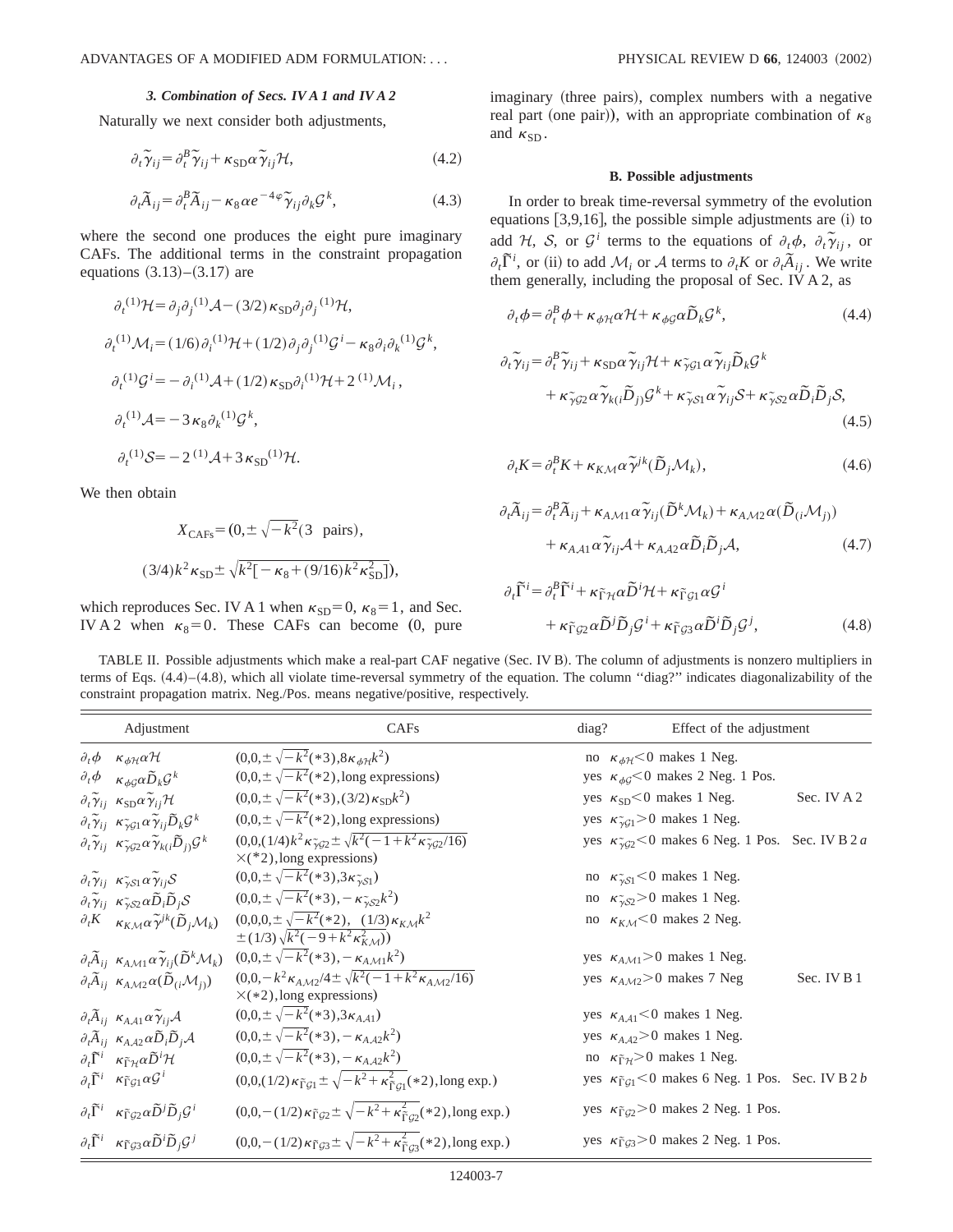where  $\kappa$ 's are possible multipliers (all  $\kappa=0$  reduce the system of the standard BSSN evolution equations).

We show the effects of each term in Table II. The CAFs in the table are on the flat space background. We see that several terms produce negative real part in CAFs, which might improve the stability more than the previous system. (Table II includes again a column of diagonalizability of constraint propagation matrix *M*. Diagonalizable ones are expected to reflect the predictions from eigenvalue analysis. That is, the eigenvalue analysis with diagonalizable ones definitely avoids the diverging possibility in constraint propagation when it includes degenerated CAFs. See  $[31]$ . For the readers' convenience, we list several of the best candidates here.

### *1. A system which has seven negative CAFs*

Simply adding the  $\tilde{D}_{(i)}\mathcal{M}_{j}$  term to the  $\partial_{i}\tilde{A}_{ij}$  equation, say

$$
\partial_t \widetilde{A}_{ij} = \partial_t^{\text{BSSN}} \widetilde{A}_{ij} + \kappa_{A \mathcal{M} 2} \alpha (\widetilde{D}_{(i} \mathcal{M}_{j)}) \tag{4.9}
$$

with  $\kappa_{A\mathcal{M}2}$ >0, the CAFs on the flat background are seven negative real CAFs.

#### *2. A system which has six negative CAFs*

The below two adjustments will make six negative real CAFs, while they also produce one positive real CAF (a constraint-violating mode). The effectiveness is not clear at this moment, but we think they are worth testing in numerical experiments.

*a*. With  $\kappa_{\tilde{\gamma}g_2}$  < 0,

$$
\partial_t \widetilde{\gamma}_{ij} = \partial_t^{\text{BSSN}} \widetilde{\gamma}_{ij} + \kappa_{\widetilde{\gamma} \mathcal{G} 2} \alpha \widetilde{\gamma}_{k(i} \widetilde{D}_{j)} \mathcal{G}^k. \tag{4.10}
$$

*b*. With  $\kappa_{\rm FQ2}^{\rm s} < 0$ ,

$$
\partial_t \widetilde{\Gamma}^i = \partial_t^{\text{BSSN}} \widetilde{\Gamma}^i + \kappa_{\widetilde{\Gamma}\mathcal{G}2} \alpha \widetilde{D}^j \widetilde{D}_j \mathcal{G}^i.
$$
 (4.11)

### **V. CONCLUDING REMARKS**

Applying the constraint propagation analysis, we tried to understand why and how the so-called BSSN (Baumgarte-Shapiro-Shibata-Nakamura) reformulation works better than the standard ADM equations in general relativistic numerical simulations. Our strategy was to evaluate eigenvalues of the constraint propagation equations in their Fourier modes, which succeeded to explain the stability properties in many other systems in our series of works.

We have studied step-by-step where the replacements in the equations affect and/or newly added constraints work, by checking whether the error of constraints (if it exists) will decay or propagate away. Alcubierre *et al.* [20] pointed out the importance of the replacement (adjustment) to the evolution equation using the momentum constraint, and our analysis clearly explains why they concluded that this is the key. Not only did we find this adjustment, but we also discovered that other adjustments and other introductions of new constraints also contribute to making the evolution system more stable. We found that if we missed a particular adjustment, then the expected stability behavior occasionally got worse than the ADM system. We further propose other adjustments of the set of equations which may have better features for numerical treatments.

The discussion in this paper was only in the flat background space-time, and may not be applicable directly to the general numerical simulations. However, we rather believe that the general fundamental aspects of constraint propagation analysis are already revealed in this paper. This is because, for the ADM system and its adjusted cases, we found that the better formulations in the flat background are also better in the Schwarzschild space-time, while there are differences in the effective adjusting multipliers or the effective coordinate ranges  $[3,16]$ .

We have not shown any numerical tests here. However, recently, proposal  $(B)$  in Sec. IV was examined numerically using linear wave initial data and confirmed to be effective for controlling the violation of the Hamiltonian constraint with our predicted multiplier signature  $[28]$ . Systematic numerical comparisons between different formulations are underway  $\left|29\right|$ , and we expect to have a chance to report them in the near future. We are also trying to explain the stability of Laguna-Shoemaker's implemented BSSN system [30] using the constraint propagation analysis.

There may not be the ultimate formulation for any models in numerical relativity, but we believe our guidelines to find a better formulation in a systematic way will contribute to progress in this field. We hope the predictions in this paper will help the community to make further improvements.

*Note added in proof.* Recently, Yo *et al.* [32] reported that the adjustment of Sec. IV A 2 in this paper is quite effective for long term stable numerical demonstration of Kerr-Schild space-time.

#### **ACKNOWLEDGMENTS**

H.S. thanks T. Nakamura and M. Shibata for their comments, and he appreciates the hospitality of the Center for Gravitational Wave Physics, the Pennsylvania State University, where part of this work has been done. H.S. is supported by the special postdoctoral researchers' program at RIKEN. This work was supported partially by a Grant-in-Aid for Scientific Research Fund of Japan Society of the Promotion of Science, No. 14740179.

#### **APPENDIX: FULL SET OF BSSN CONSTRAINT PROPAGATION EQUATIONS**

The constraint propagation equations of the BSSN system can be written as follows:

$$
\partial_t H = [(2/3)\alpha K + (2/3)\alpha A + \beta^k \partial_k]H + [-4e^{-4\varphi}\alpha(\partial_k \varphi)\widetilde{\gamma}^{kj} - 2e^{-4\varphi}(\partial_k \alpha)\widetilde{\gamma}^{jk}]M_j + [-2\alpha e^{-4\varphi}\widetilde{A}^k{}_j\partial_k - \alpha e^{-4\varphi}(\partial_j \widetilde{A}_{kl})\widetilde{\gamma}^{kl} - e^{-4\varphi}(\partial_j \alpha)A - e^{-4\varphi}\beta^k \partial_k \partial_j - (1/2)e^{-4\varphi}\beta^k \widetilde{\gamma}^{-1}(\partial_j S)\partial_k + (1/6)e^{-4\varphi}\widetilde{\gamma}^{-1}(\partial_j \beta^k)(\partial_k S) - (2/3)e^{-4\varphi}(\partial_k \beta^k)\partial_j]G^j
$$
  
+ [2\alpha e^{-4\varphi}\widetilde{\gamma}^{-1}\widetilde{\gamma}^{lk}(\partial\_l \varphi)A\partial\_k + (1/2)\alpha e^{-4\varphi}\widetilde{\gamma}^{-1}(\partial\_l A)\widetilde{\gamma}^{lk}\partial\_k + (1/2)e^{-4\varphi}\widetilde{\gamma}^{-1}(\partial\_l \alpha)\widetilde{\gamma}^{lk}A\partial\_k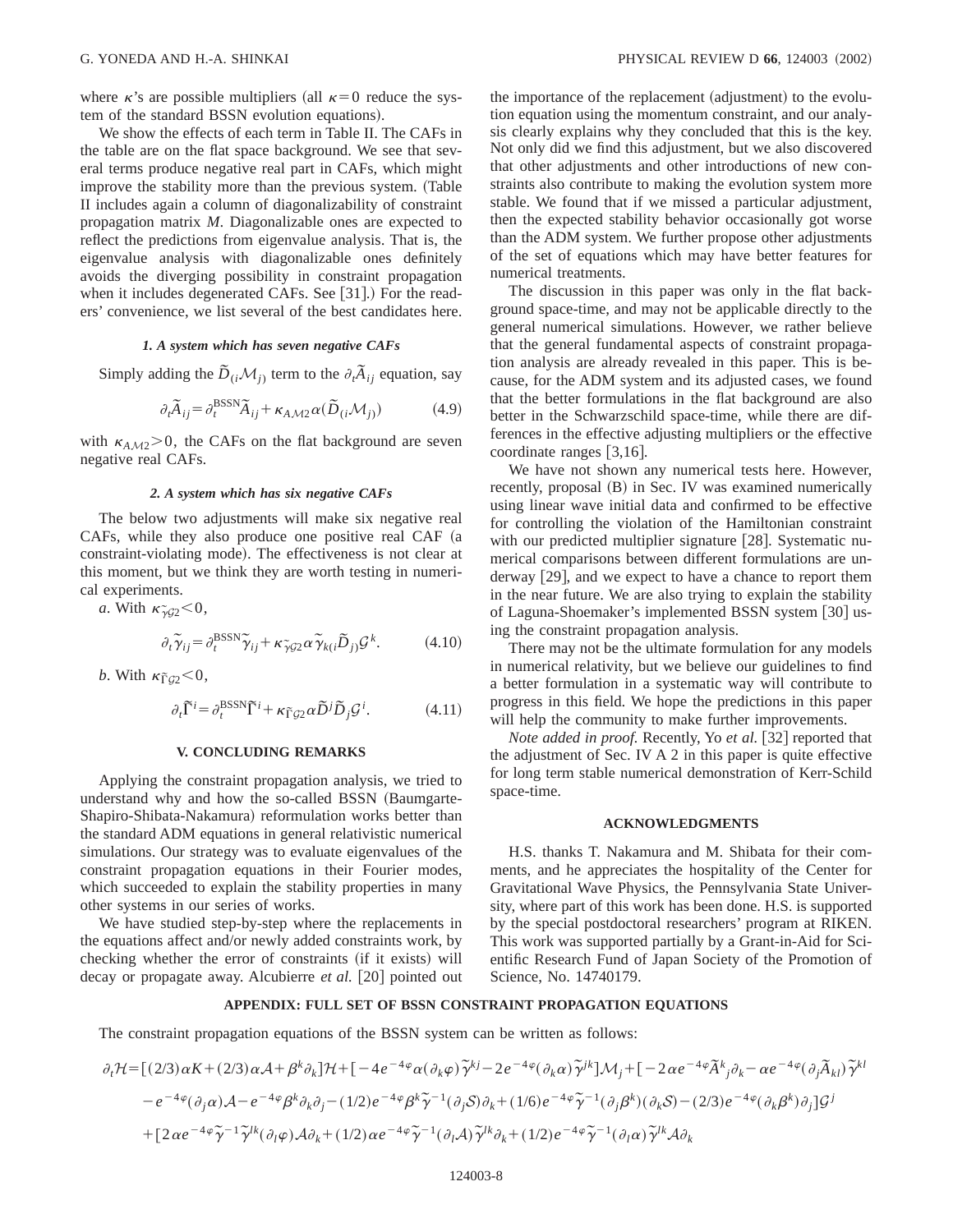+
$$
(1/2)e^{-4\varphi}\tilde{\gamma}^{-1}\beta^{m}\tilde{\gamma}^{lk}\partial_{m}\partial_{l}\partial_{k}-(5/4)e^{-4\varphi}\tilde{\gamma}^{-2}\beta^{m}\tilde{\gamma}^{lk}(\partial_{m}S)\partial_{l}\partial_{k}+e^{-4\varphi}\tilde{\gamma}^{-1}\beta^{m}(\partial_{m}\tilde{\gamma}^{lk})\partial_{l}\partial_{k}
$$
  
+ $(1/2)e^{-4\varphi}\tilde{\gamma}^{-1}\beta^{i}(\partial_{j}\partial_{i}\tilde{\gamma}^{jk})\partial_{k}+(3/4)e^{-4\varphi}\tilde{\gamma}^{-3}\beta^{i}\tilde{\gamma}^{ik}(\partial_{i}S)(\partial_{j}S)\partial_{k}-(3/4)e^{-4\varphi}\tilde{\gamma}^{-2}\beta^{i}(\partial_{i}\tilde{\gamma}^{jk})(\partial_{j}S)\partial_{k}$   
+ $(1/3)e^{-4\varphi}\tilde{\gamma}^{-1}\tilde{\gamma}^{pj}(\partial_{j}\beta^{k})\partial_{p}\partial_{k}-(5/12)e^{-4\varphi}\tilde{\gamma}^{-2}\tilde{\gamma}^{jk}(\partial_{k}\beta^{i})(\partial_{i}S)\partial_{j}+(1/3)e^{-4\varphi}\tilde{\gamma}^{-1}(\partial_{k}\tilde{\gamma}^{ij})(\partial_{j}\beta^{k})\partial_{i}$   
- $(1/6)e^{-4\varphi}\tilde{\gamma}^{-1}\tilde{\gamma}^{mk}(\partial_{k}\partial_{l}\beta^{l})\partial_{m}]S+[(4/9)\alpha K\mathcal{A}-(8/9)\alpha K^{2}+(4/3)\alpha e^{-4\varphi}(\partial_{i}\partial_{j}\varphi)\tilde{\gamma}^{ij}+(8/3)\alpha e^{-4\varphi}(\partial_{k}\varphi)(\partial_{l}\tilde{\gamma}^{lk})$   
+ $\alpha e^{-4\varphi}(\partial_{j}\tilde{\gamma}^{jk})\partial_{k}+8\alpha e^{-4\varphi}\tilde{\gamma}^{jk}(\partial_{j}\varphi)\partial_{k}+\alpha e^{-4\varphi}\tilde{\gamma}^{jk}\partial_{j}\partial_{k}+8e^{-4\varphi}(\partial_{l}\alpha)(\partial_{k}\varphi)\tilde{\gamma}^{jk}+e^{-4\varphi}(\partial_{l}\alpha)(\partial_{k}\tilde{\gamma}^{lk})$   
+ $2e^{-4\varphi}(\partial_{l}\alpha)\tilde{\gamma}^{lk}\partial_{k}+e^{-4\varphi}\tilde{\$ 

$$
\partial_t \mathcal{M}_i = \left[ -(1/3)(\partial_i \alpha) + (1/6)\partial_i \right] \mathcal{H} + \alpha K \mathcal{M}_i + \left[ \alpha e^{-4\varphi} \tilde{\gamma}^{km} (\partial_k \varphi) (\partial_j \tilde{\gamma}_{mi}) - (1/2) \alpha e^{-4\varphi} \tilde{\Gamma}_{kl}^m \tilde{\gamma}^{kl} (\partial_j \tilde{\gamma}_{mi}) \right] \n+ (1/2) \alpha e^{-4\varphi} \tilde{\gamma}^{mk} (\partial_k \partial_j \tilde{\gamma}_{mi}) + (1/2) \alpha e^{-4\varphi} \tilde{\gamma}^{-2} (\partial_i S) (\partial_j S) - (1/4) \alpha e^{-4\varphi} (\partial_i \tilde{\gamma}_{kl}) (\partial_j \tilde{\gamma}^{kl}) + \alpha e^{-4\varphi} \tilde{\gamma}^{km} (\partial_k \varphi) \tilde{\gamma}_{ji} \partial_m \n+ \alpha e^{-4\varphi} (\partial_j \varphi) \partial_i - (1/2) \alpha e^{-4\varphi} \tilde{\Gamma}_{kl}^m \tilde{\gamma}^{kl} \tilde{\gamma}_{ji} \partial_m + \alpha e^{-4\varphi} \tilde{\gamma}^{mk} \tilde{\Gamma}_{ijk} \partial_m + (1/2) \alpha e^{-4\varphi} \tilde{\gamma}^{lk} \tilde{\gamma}_{ji} \partial_k \partial_l + (1/2) e^{-4\varphi} \tilde{\gamma}^{mk} (\partial_j \tilde{\gamma}_{im}) \n\times (\partial_k \alpha) + (1/2) e^{-4\varphi} (\partial_j \alpha) \partial_i + (1/2) e^{-4\varphi} \tilde{\gamma}^{mk} \tilde{\gamma}_{ji} (\partial_k \alpha) \partial_m \right] \mathcal{G}^j + \left[ -\tilde{A}^k{}_i (\partial_k \alpha) + (1/9) (\partial_i \alpha) K + (4/9) \alpha (\partial_i K) \n+ (1/9) \alpha K \partial_i - \alpha \tilde{A}^k{}_i \partial_k \right] \mathcal{A},
$$
\n(A2)  
\n
$$
\partial_i \mathcal{G}^i = 2 \alpha \tilde{\gamma}^{ij} \mathcal{M}_j + \left[ - (1/2) \beta^k \tilde{\gamma}^{il} \tilde{\gamma}^{-2} (\partial_i S) \partial_k - (1/2) \beta^k \tilde{\gamma}^{in} (\partial_k \tilde{\gamma}_{mn}) \tilde{\gamma}^{ml}
$$

$$
\partial_t S = + \beta^k (\partial_k S) - 2 \alpha \tilde{\gamma} A, \tag{A4}
$$

$$
\partial_t \mathcal{A} = (\alpha K + \beta^k \partial_k) \mathcal{A}.\tag{A5}
$$

The flat background linear order equations, Eqs.  $(3.13)$ – $(3.17)$ , were obtained from these expressions.

- [1] R. Arnowitt, S. Deser, and C.W. Misner, in *Gravitation: An Introduction to Current Research*, edited by L. Witten (Wiley, New York, 1962).
- [2] J. W. York, Jr., in *Sources of Gravitational Radiation*, edited by L. Smarr (Cambridge University Press, Cambridge, England, 1979!; L. Smarr and J. W. York, Jr., Phys. Rev. D **17**, 2529  $(1978).$
- [3] H. Shinkai and G. Yoneda, Class. Quantum Grav. 19, 1027  $(2002).$
- [4] T. Nakamura and K. Oohara, in *Frontiers in Numerical Relativity*, edited by C. R. Evans, L. S. Finn, and D. W. Hobill (Cambridge University Press, Cambridge, England, 1989); M. Shibata and T. Nakamura, Phys. Rev. D **52**, 5428 (1995).
- @5# T. W. Baumgarte and S. L. Shapiro, Phys. Rev. D **59**, 024007  $(1999).$
- [6] H. Shinkai and G. Yoneda, Class. Quantum Grav. 17, 4799  $(2000).$
- [7] L. Lehner, Class. Quantum Grav. **18**, R25 (2001).
- [8] L. E. Kidder, M. A. Scheel, and S. A. Teukolsky, Phys. Rev. D **64**, 064017 (2001).
- [9] O. Brodbeck, S. Frittelli, P. Hübner, and O. A. Reula, J. Math. Phys. 40, 909 (1999).
- [10] F. Siebel and P. Hübner, Phys. Rev. D 64, 024021 (2001).
- [11] H. Shinkai and G. Yoneda, Phys. Rev. D 60, 101502 (1999).
- [12] G. Yoneda and H. Shinkai, Class. Quantum Grav. 18, 441  $(2001).$
- @13# See, e.g., M. Shibata and K. Uryu, Prog. Theor. Phys. **107**, 265  $(2002)$
- [14] See, e.g., M. Alcubierre, W. Benger, B. Brügmann, G. Lanfermann, L. Nerger, E. Seidel, and R. Takahashi, Phys. Rev. Lett. **87**, 271103 (2001).
- [15] S. D. Hern, Ph.D. thesis, Cambridge University, gr-qc/0004036.
- [16] G. Yoneda and H. Shinkai, Phys. Rev. D 63, 124019 (2001).
- [17] S. Frittelli, Phys. Rev. D 55, 5992 (1997).
- [18] M. Alcubierre, B. Brügmann, T. Dramlitsch, J. A. Font, P. Papadopoulos, E. Seidel, N. Stergioulas, and R. Takahashi, Phys. Rev. D 62, 044034 (2000).
- @19# L. Lehner, M. Huq, and D. Garrison, Phys. Rev. D **62**, 084016  $(2000).$
- [20] M. Alcubierre, G. Allen, B. Brügmann, E. Seidel, and W.-M. Suen, Phys. Rev. D 62, 124011 (2000).
- $[21]$  M. Miller, gr-qc/0008017.
- $[22]$  S. Frittelli and R. Gomez, J. Math. Phys.  $41, 5535$   $(2000)$ .
- [23] A. Arbona, C. Bona, J. Masso, and J. Stela, Phys. Rev. D 60, 104014 (1999).
- [24] S. Frittelli and O. A. Reula, J. Math. Phys. 40, 5143 (1999).
- [25] M. Alcubierre, B. Brügmann, M. Miller, and W.-M. Suen, Phys. Rev. D 60, 064017 (1999).
- [26] S. Detweiler, Phys. Rev. D **35**, 1095 (1987).
- [27] M. Alcubierre and B. Brügmann, Phys. Rev. D 63, 104006